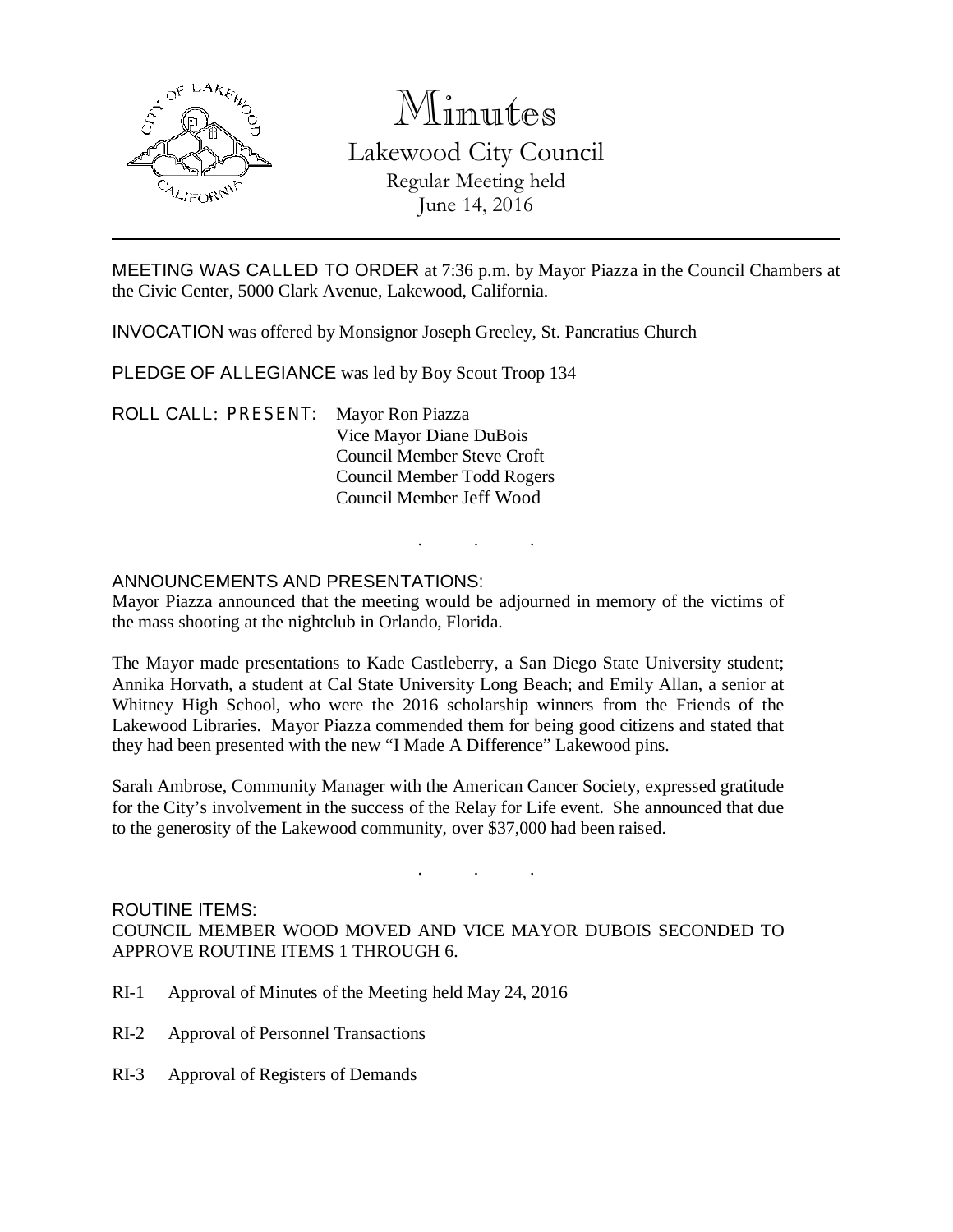City Council Minutes June 14, 2016 Page 2

#### ROUTINE ITEMS: - Continued

RI-4 Approval of Monthly Report of Investment Transactions

RI-5 Directing Biennial Review of Conflict of Interest Codes

RI-6 Approval of Permits for Street Closures for July 3rd and July 4th Block Parties

UPON ROLL CALL VOTE, THE MOTION WAS APPROVED:

AYES: COUNCIL MEMBERS: Croft, DuBois, Rogers, Wood and Piazza NAYS: COUNCIL MEMBERS: None

1.1 • INTRODUCTION OF ORDINANCE NO. 2016-3; AMENDING THE LAKEWOOD MUNICIPAL CODE REGARDING INFRACTIONS *[Continued from May 24, 2016]*

. . .

Steve Skolnik, City Attorney, stated that consideration of the proposed ordinance had been continued from the last City Council meeting. He explained that the proposed ordinance would add animal control violations to the list of Municipal Code violations which may be treated as infractions. He concluded by stating it was recommended that the City Council conduct a public hearing and introduce the proposed ordinance.

ORDINANCE NO. 2016-3; AN ORDINANCE OF THE CITY COUNCIL OF THE CITY OF LAKEWOOD AMENDING SECTION 1205 OF THE LAKEWOOD MUNICIPAL CODE TO TREAT ANIMAL CONTROL RELATED VIOLATIONS AS INFRACTIONS was read by title by the City Clerk.

Mayor Piazza reopened the public hearing at 7:54 p.m. and called for anyone in the audience wishing to address the City Council on this matter. There was no response.

VICE MAYOR DUBOIS MOVED AND COUNCIL MEMBER ROGERS SECONDED TO WAIVE FURTHER READING AND INTRODUCE ORDINANCE NO. 2016-3. UPON ROLL CALL VOTE, THE MOTION WAS APPROVED:

AYES: COUNCIL MEMBERS: Croft, DuBois, Rogers, Wood and Piazza NAYS: COUNCIL MEMBERS: None

### 1.2 • PURCHASE AND INSTALLATION OF PLAY EQUIPMENT AND SURFACING FOR BOLIVAR PARK

. . .

Administrative Services Director Diane Perkin made a presentation based on the memo in the agenda. She reported that the City had received a \$300,000 grant from the Los Angeles County Regional Park and Open Spaces District to support the replacement of two playgrounds at Bolivar Park, which had been installed in 1995 and were due for replacement.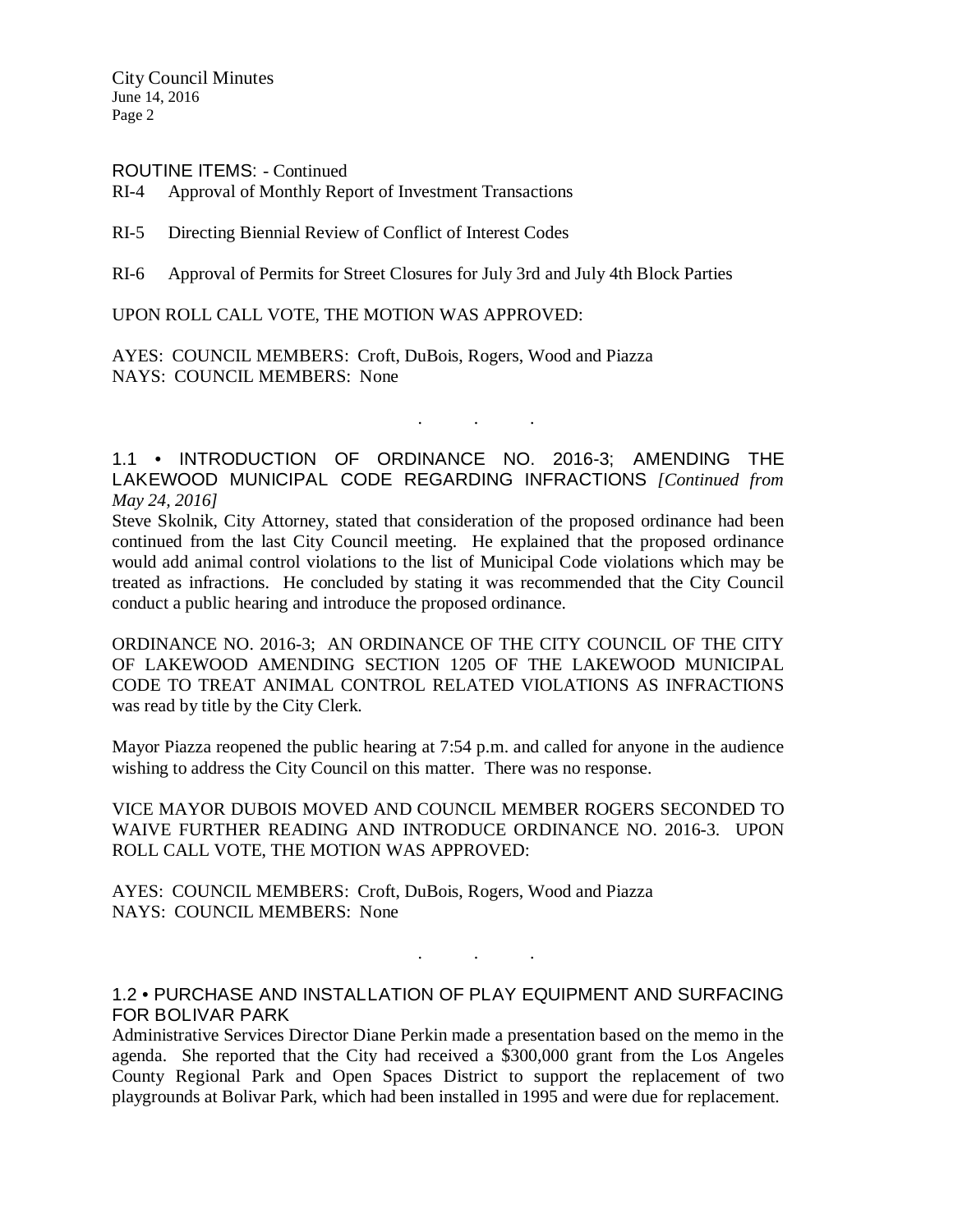City Council Minutes June 14, 2016 Page 3

1.2 • PLAY EQUIPMENT AND SURFACING FOR BOLIVAR PARK - Continued

She explained that staff had received eight qualified design proposals and selected GameTime, who would coordinate with Kids Around The World on the removal of the existing playground equipment. She stated it was staff's recommendation that the City Council 1) hold a public hearing and approve the removal of the existing playground structures and playground sand and the purchase and installation of play equipment and safety surfacing for two playgrounds at Bolivar Park at a total contract price of \$526,072 from GameTime; 2) authorize the preparation of the site plans for hardscape improvements by Meyer and Associates under a current on-call agreement; 3) appropriate \$226,072 from the General Fund to supplement the \$300,000 of grant funds from the Los Angeles County Regional Park and Open Space District for the contract; 4) appropriate \$32,000 for the completion of a playground safety audit, site furnishings, and the replacement of fencing around the playground; and 5) appropriate \$31,500 for design plan and construction costs for hardscape improvements and other soft costs associated with the project.

Lisa Litzinger, Director of Recreation and Community Services, displayed slides highlighting the playground plans and details, which included ADA accessible surfacing and play equipment such as the innovative swings and zipline features.

Mayor Piazza opened the public hearing at 8:04 p.m. and called for anyone in the audience wishing to address the City Council on this matter. There was no response.

COUNCIL MEMBER ROGERS MOVED AND COUNCIL MEMBER CROFT SECONDED TO APPROVE RECOMMENDATIONS 1 THROUGH 5. UPON ROLL CALL VOTE, THE MOTION WAS APPROVED:

AYES: COUNCIL MEMBERS: Croft, DuBois, Rogers, Wood and Piazza NAYS: COUNCIL MEMBERS: None

2.1 • ORDINANCE NO. 2016-2; AMENDING THE LAKEWOOD MUNICIPAL CODE REGARDING THE DEVELOPMENT REVIEW BOARD PROCEDURES The City Attorney advised that a public hearing had been held on this ordinance at the last City Council meeting, and that it was presented for second reading and adoption at this time.

. . .

ORDINANCE NO. 2016-2; AN ORDINANCE OF THE CITY COUNCIL OF THE CITY OF LAKEWOOD AMENDING PART 18 OF CHAPTER 3 OF ARTICLE IX OF THE LAKEWOOD MUNICIPAL CODE REGARDING THE DEVELOPMENT REVIEW BOARD PROCEDURES

COUNCIL MEMBER WOOD MOVED AND VICE MAYOR DUBOIS SECONDED TO ADOPT ORDINANCE NO. 2016-2. UPON ROLL CALL VOTE, THE MOTION WAS APPROVED:

AYES: COUNCIL MEMBERS: Croft, DuBois, Rogers, Wood and Piazza NAYS: COUNCIL MEMBERS: None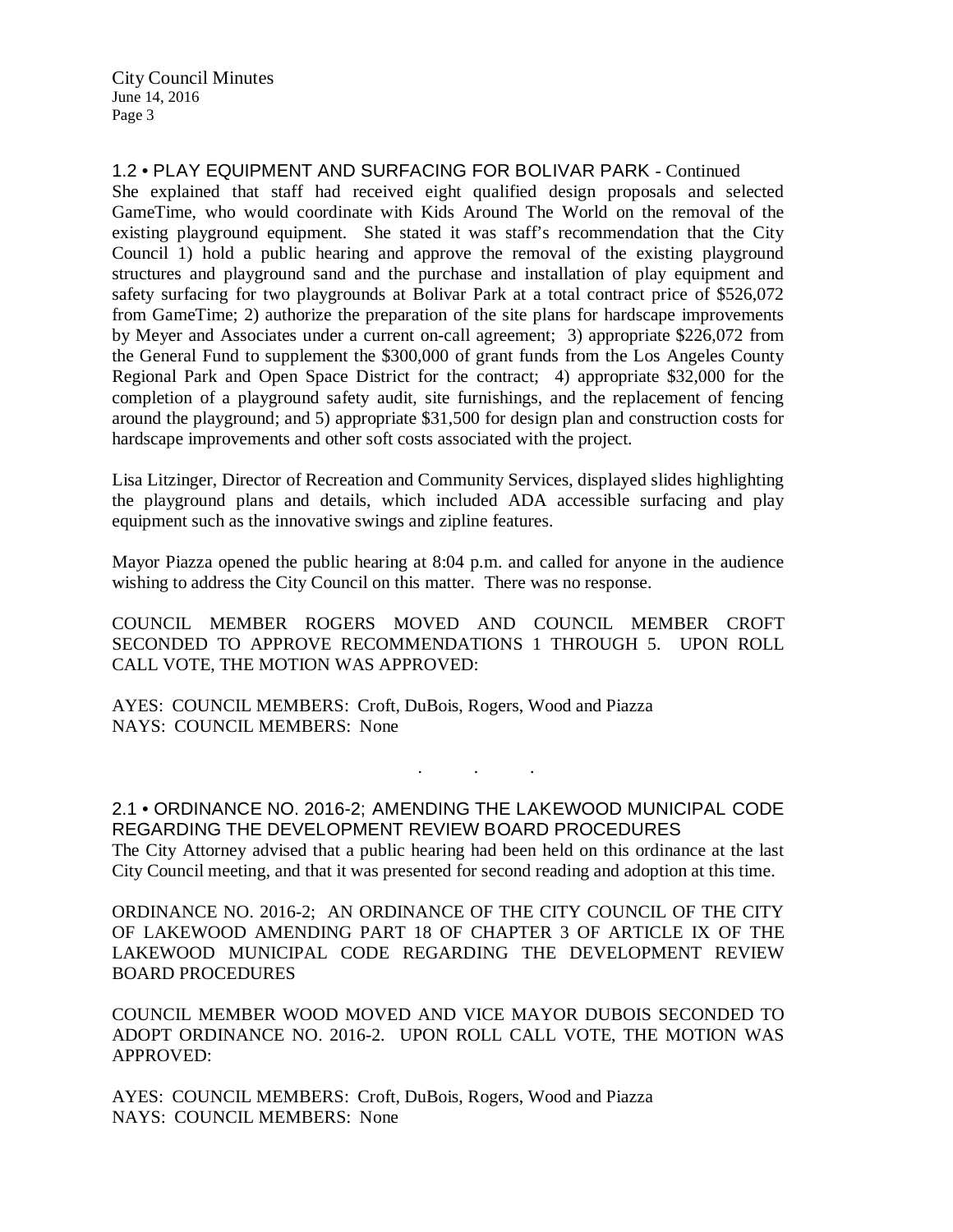# 3.1 • PREVIEW OF 2016 CIVIC CENTER BLOCK PARTY

The Recreation and Community Services Director displayed slides and made a presentation based on the memo in the agenda. She reported that the City's annual Civic Center Block Party would be held on June 25th and highlighted the events which included a Family Fun Zone, with amusement and games for children; "A Taste of Lakewood" showcasing Lakewood restaurants and eateries; live entertainment by DJ Ted and pop band, "The MVPs"; a beverage garden; "Shop Lakewood" promotions; and concluding with a fireworks display.

## 3.2 • COOPERATIVE IMPLEMENTATION AGREEMENT WITH CALTRANS – MAYFAIR PARK WATER CAPTURE PROJECT

. . .

Lisa Rapp, Director of Public Works, displayed slides and made a presentation based on the memo in the agenda. She stated that the City had been working with the other adjacent cities in the three watersheds to develop Watershed Management Plans, the purpose of which had been to set forth programs and projects to help the cities comply with the Municipal Separate Storm Sewer System permit. In order to achieve compliance, the cities would need to build projects that address stormwater and urban runoff water quality. Caltrans had offered to partner with the City by entering into an agreement to provide funding for a second project. The project would be similar to the project currently under design for Bolivar Park and Caltrans was willing to provide \$15 million to fully fund the Mayfair Park Project over several years. Lakewood staff had worked with Caltrans staff, watershed consultant Richard Watson & Associates, and the City Attorney to develop the Cooperative Implementation Agreement for Bolivar Park. The agreement for the Mayfair Park Project would mirror the Bolivar Park Agreement, with a project description, cash flow, and schedule specific to the Mayfair Park Project. As with the first project, Caltrans would pay for engineering studies, staff time, consultant costs, permits, environmental processing, construction contracts, construction management and inspection, and testing. Staff had been pleased with the work of the consulting team assembled for the first project, and a proposal would be requested for a continuation of their services from the same team members. Since the agreement required execution by both parties before the end of June, the proposed resolution would authorize the Mayor to execute the cooperative agreement upon finalization of the details. Ms. Rapp concluded by stating that staff recommended that the City Council adopt a resolution approving a Cooperative Implementation Agreement with Caltrans for the Mayfair Park Water Capture Project and authorize the Mayor to sign the agreement in a form approved by the City Attorney.

RESOLUTION NO. 2016-25; A RESOLUTION OF THE CITY COUNCIL OF THE CITY OF LAKEWOOD AUTHORIZING SIGNATURE OF A COOPERATIVE IMPLEMENTATION AGREEMENT WITH CALTRANS FOR THE MAYFAIR PARK WATER CAPTURE PROJECT

COUNCIL MEMBER ROGERS MOVED AND VICE MAYOR DUBOIS SECONDED TO ADOPT RESOLUTION NO. 2016-25. UPON ROLL CALL VOTE, THE MOTION WAS APPROVED:

AYES: COUNCIL MEMBERS: Croft, DuBois, Rogers, Wood and Piazza NAYS: COUNCIL MEMBERS: None